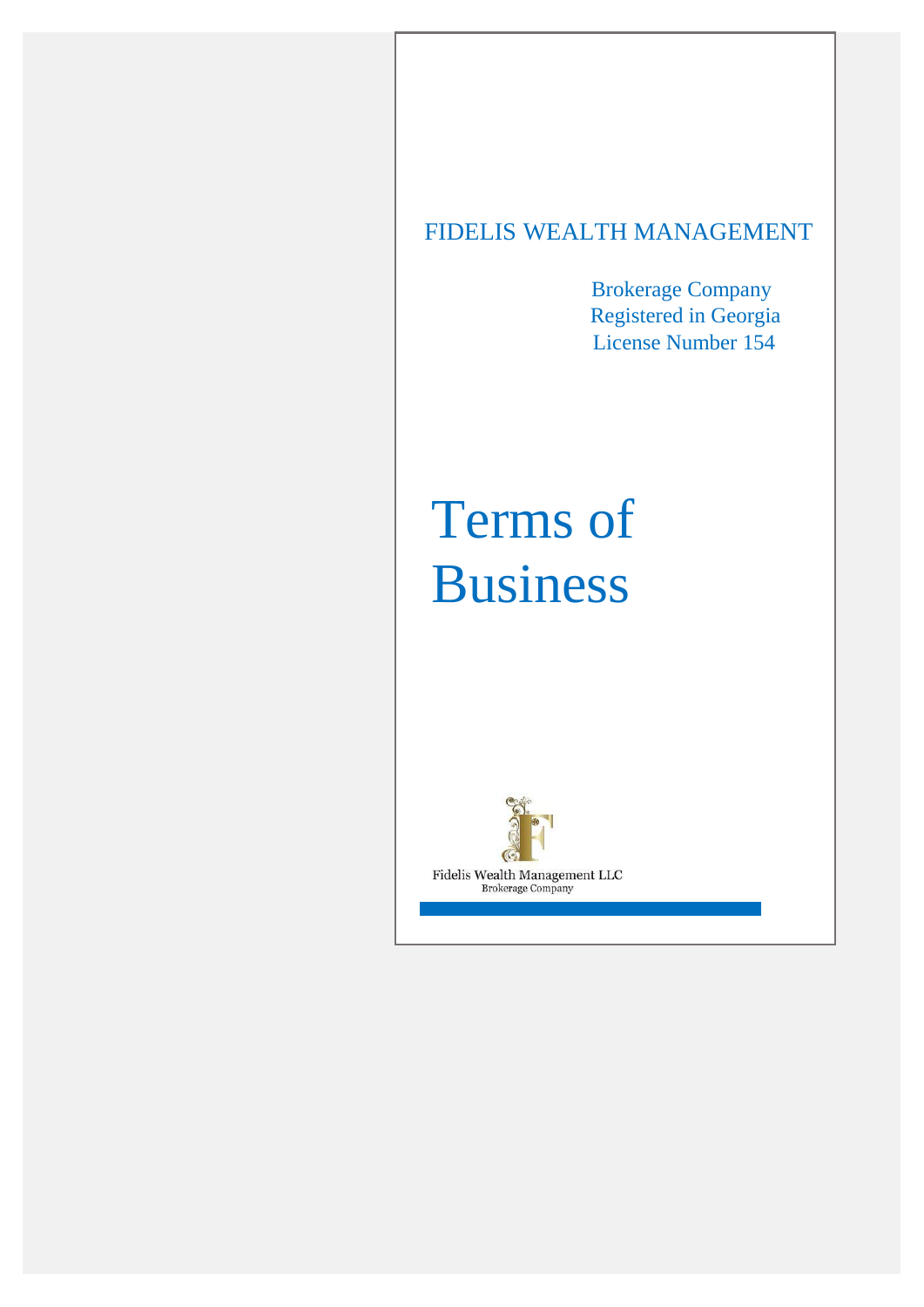**This document sets out the relationship between Clients and Fidelis in relation to services Fidelis provide Clients. Please read it and all of the enclosed documents carefully. If there is anything in the documents Clients do not understand, please contact us as soon as possible.**

**Remember that investing in and dealing on the markets is risky and it is possible to lose some or all of Clients capital. Investing and dealing in leveraged instruments such as foreign exchange, contracts for differences, options, futures and certain types of listed securities carries a higher level of risk - it is**  possible to lose the whole of Clients initial investment or margin and Clients may end up owing more **and sometimes Clients potential losses can be unlimited.**

01 January 2022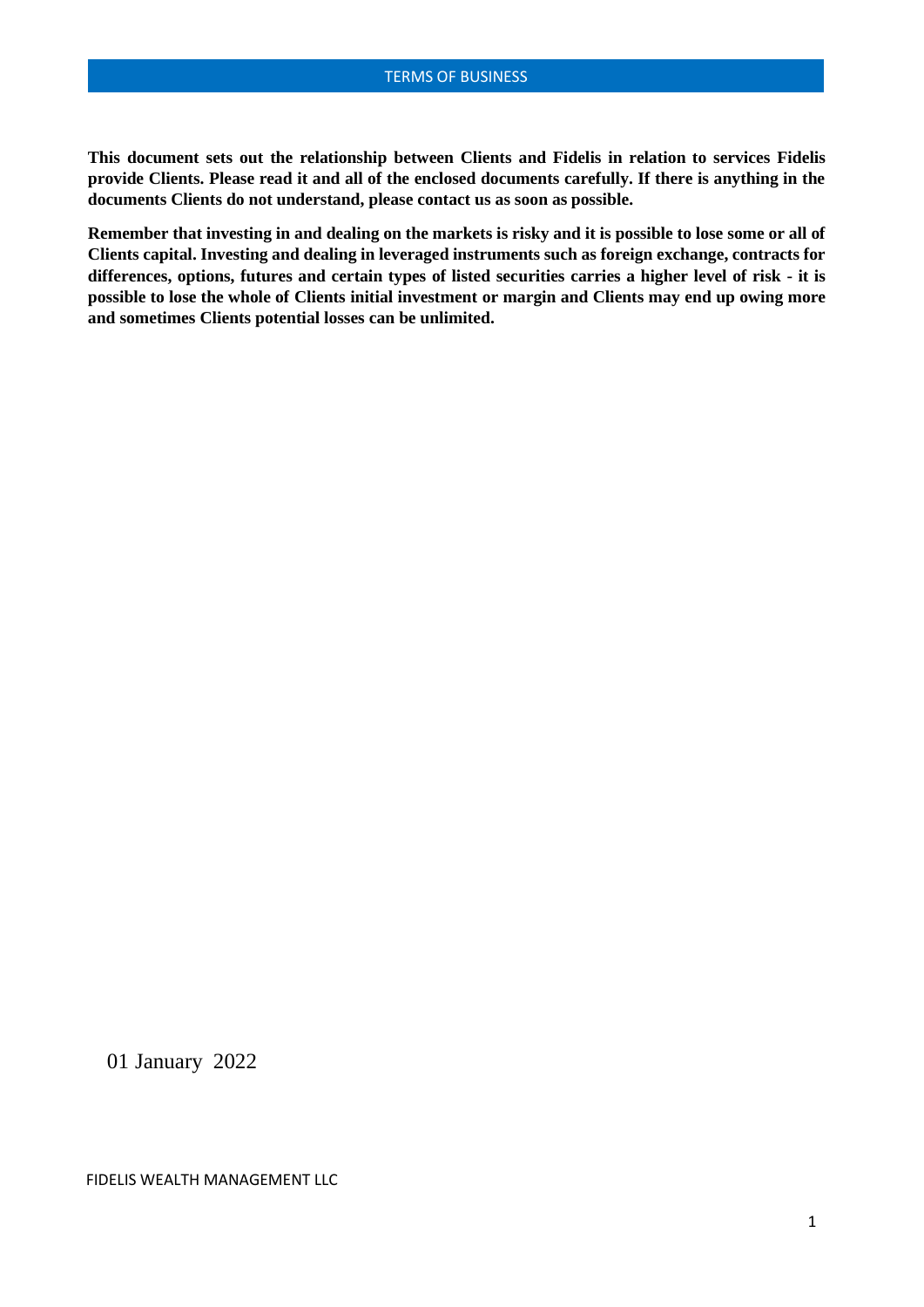#### INDEX

- INTRODUCTION AND RISK WARNING
- CLIENTS RIGHT TO CANCEL
- SERVICES
- DEALINGS BETWEEN FIDELIS AND CLIENTS
- OUTSOURCING
- RESPONSIBILITY FOR CLIENT ORDERS/TRADES
- ORDER ROUTING
- ORDER EXECUTION
- ORDER CANCELLATION/MODIFICATION
- MARGINING ARRANGEMENTS
- COMMODITY OPTIONS AND FUTURE NOT SETTLED IN CASH
- COMMUNICATIONS
- 12b CONSENT TO ACCEPT ELECTRONIC RECORDS AND COMMUNICATIONS
- DATA PROTECTION AND CONFIDENTIALITY OF CLIENTS INFORMATION
- BASE CURRENCY
- CLIENTS QUALIFICATION
- SAFEKEEPING OF SECURITIES AND CLIENTS FUNDS
- IINTEREST
- COSTS AND CHARGES
- PAYMENTS AND WITHDRAWALS
- RIGHT OF DEDUCTION
- ACCOUNT OPERATION: SECURITY AND ACCOUNT AUTHENTICATION
- MARKET OR REGULATORY ACTION
- ERRORS
- RULES AND LAW
- FORCE MAJEURE
- DEATH OF CUSTOMER.
- EVENTS OF DEFAULT
- RIGHTS ON DEFAULT
- TERMINATION WITHOUT DEFAULT
- EXCLUSIONS AND LIMITATIONS OF LIABILITY
- INDEMNITY
- THIRD PARTY RIGHTS AND ASSIGNMENT
- ENTIRE AGREEMENT
- GOVERNING LAW AND JURISDICTION

FIDELIS WEALTH MANAGEMENT LLC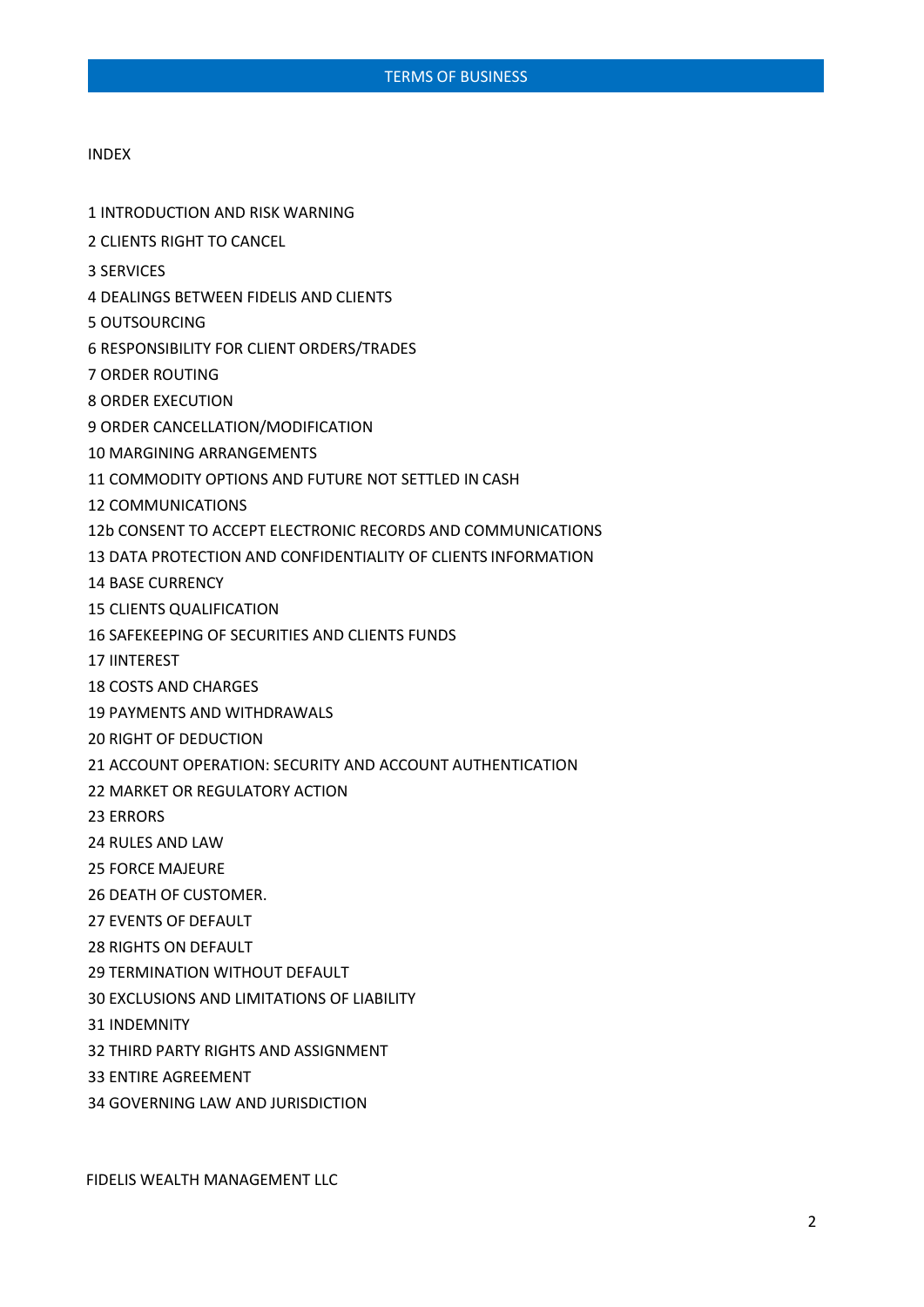#### 1 INTRODUCTION AND RISK WARNING

These Terms govern the relationship between the Client, whose name, address and details are set out in the account form "Clients" and Fidelis Wealth Management LLC,( "Fidelis"), in relation to the opening, maintenance and operation of the accounts for the purchase and sale of the financial products. Clients should read these Terms carefully. These terms are legally binding and supersedes any previous agreement between Fidelis in relation to the services provided.

Each time Client places an order with Fidelis to purchase or sell financial products or utilize any Fidelis software or technologies, Client affirms its acceptance of, and agreement to, the terms outlined hereunder.

These Terms come into effect on the day the Client opens the account or, for subsequent versions, as notified to the Clients. These Terms can only be amended in writing and except where law requires changes or regulation Fidelis shall give Clients at least 5 Business Days written notice of any change to them. By dealing with us or continuing with us on or after the date Fidelis have notified to Clients of these Terms coming into effect Clients are deemed to have accepted these Terms.

Some terms used in these Terms are explained in the Glossary in Schedule A or within the clause in which they are used.

These Terms and all Transactions are subject at all times to Applicable Laws and Regulations. This means:

(a) ifsomething in these Terms conflicts with any Applicable Laws and Regulations, the Applicable Laws and Regulations will prevail;

(b) any action Fidelis take or omit to take in compliance with any Applicable Laws and Regulations shall be binding on Clients and shall not create any liability for us or any of our Employees; and

(c) nothing in These Termsshall exclude or restrict any duty or obligation of ours under Applicable Laws and Regulations.

These Terms are provided to Clients in English and Fidelis will communicate with Clients in English.

Trading on Margin and in Leveraged Instruments is risky. Please read very carefully the risk warnings on our website. Clients should remember at all times that:

(a) Clients should not trade unless Clients are willing to lose the whole amount committed, which may be substantially more than the Margin required;

(b) in some Transactions Clients may be exposed to unlimited losses;

(c) Clients need to monitor Clients positions and Free Marginclosely;

(d) if using an Electronic Service Clients must ensure they are fully conversant with its terms of use and mode of operation, including its Order types and characteristics.

#### 2 CLIENTS RIGHT TO CANCEL

Clients have the right to cancel the Terms with Fidelis up to 14 days from the day on which these Terms first come into effect, provided there have been no Transactions relating to an Instrument whose price is dependent on fluctuations on the financial market outside our 's control. To exercise Clients right of cancellation, Clients must notify us in writing within 14 days of the day on which these Terms first come into effect.

3. SERVICES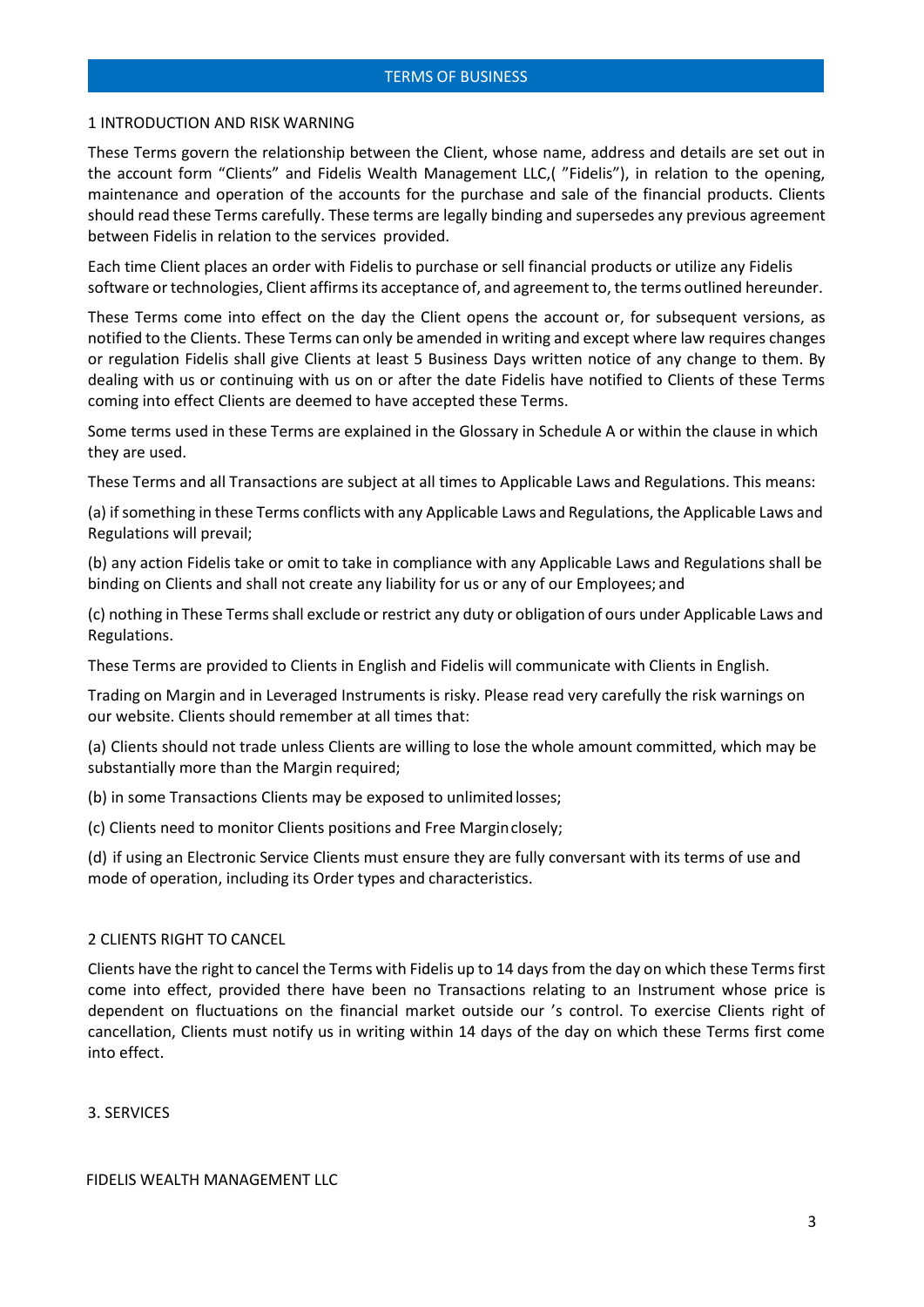Client hereby requests Fidelis to open and maintain on its book one or more Accounts in the name of the Client forthe purpose of purchasing, investing in, selling exchanging or otherwise disposing of and generally dealing in and with all kinds of securities, futures, and other financial products in accordance with these Terms from time to time.

Fidelis representative are not authorized to provide investments, tax or trading advice or to solicit orders. Nothing on Fidelis website is a recommendation or solicitation to buy or sell securities, futures or other investments.

If Fidelis solicits the sale r recommends any financial products, it must be reasonably suitable for the Client having regards to its financial situation, investment experience and investment objectives.

Fidelis shall not be liable for any investment decision Clients make, based in whole or in part, on any investment research report, recommendation or other publication Fidelis send to Clients. Any such published research reports or recommendations may appear in one or more screen information service.

#### 4 DEALINGS BETWEEN FIDELIS AND CLIENTS

Clients will act as principal and not as agent, attorney or representative for any other person in respect of a Transaction.

Therefore, unless Fidelis have otherwise agreed in writing, Fidelis will treat Clients as its client for all purposes and Clients are directly and personally responsible for obligations under the Transaction.

### 5 OUTSOURCING

Fidelis may use external service providers in order to provide Clients with Services under these Terms, who may include Associates or other third parties, and who may be based and operating from outside the EU or EEA.

# 6 RESPONSIBILITY FOR CLIENT ORDERS/TRADES

Clients acknowledge and confirm that they will be the only person who can access their account. Fidelis is entitled to rely on all instructions given, or apparently given and all actions taken by the Clients or on their behalf according to the power of attorney attached in the Client account opening form.

Clients are bound by any transaction or any dealing or other actions or omission in connection with their accounts or any financial products held for Clients in reliance of such instructions.

Fidelis shall not be liable for any losses it caused by acting on instructions, actions or omissions or other communications received by clients or their representative (via Power of Attorney).

# 7 ORDER ROUTING

Fidelis will select the market/dealer to which to route clients orders. If clients direct orders to a particular markets, clients assume the responsibility for knowing and trading in accordance with the rules and polices of that market.

#### 8 ORDER EXECUTION

Fidelis shall execute Clients orders as agent; Fidelis can execute Clients order as principal as well.

#### FIDELIS WEALTH MANAGEMENT LLC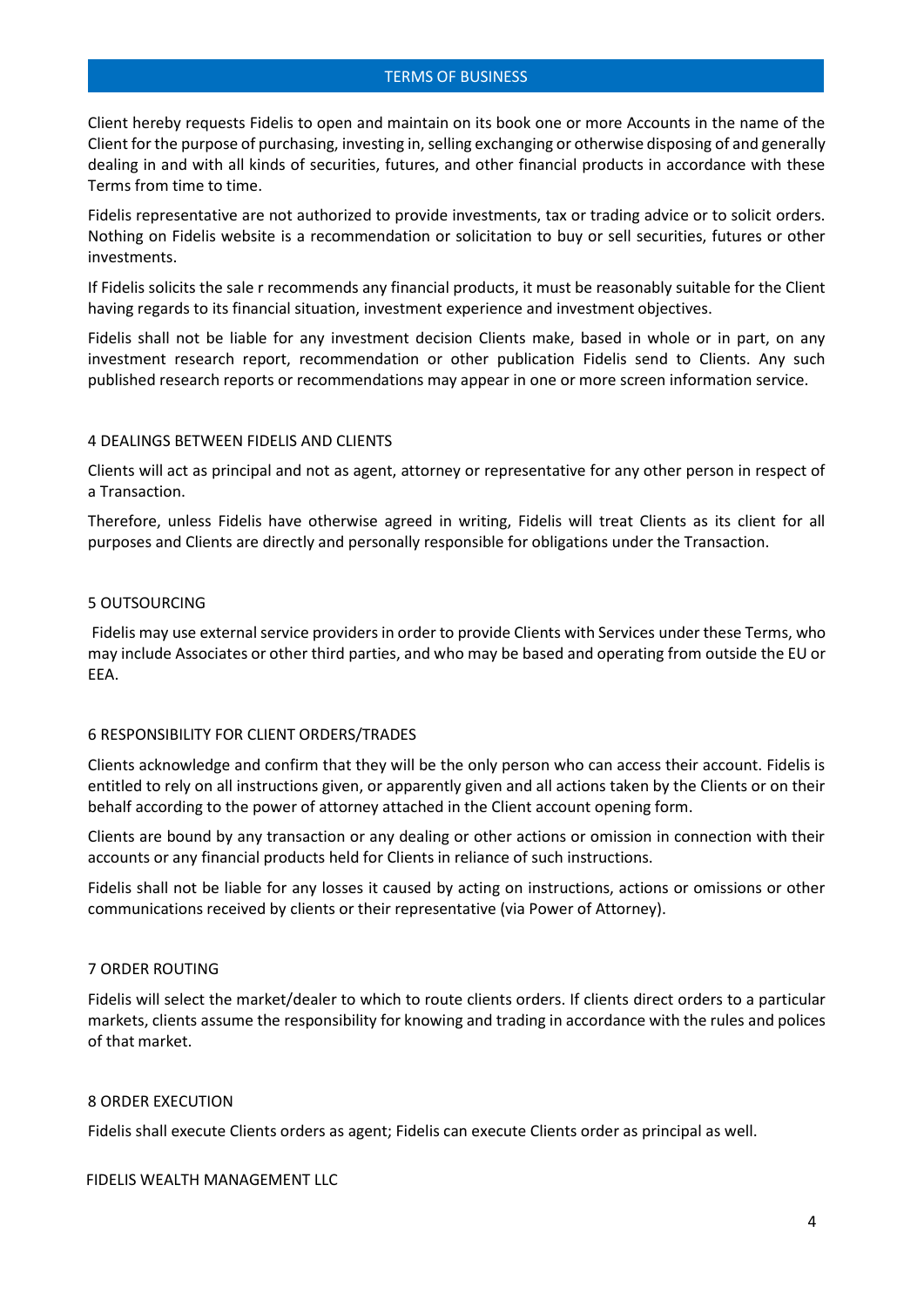Fidelis may decline any Clients order or terminate Clients use of Fidelis services at any time in Fidelis discretion. All transaction are subject to rules and policies of relevant markets and clearing house, and applicable law and regulations. Fidelis is not liable for any action or decision of any exchange, market, dealer, clearing house or regulator.

#### 9 ORDER CANCELLATION/MODIFICATION

Clients acknowledge that itmay not be possible to cancel/modify and order and that Clients are responsible for execution notwithstanding a cancel/modify request.

#### 10 MARGINING ARRANGEMENTS

Margin trading is highly risky and may result in a loss of fund greater than the Clients have deposited in the Account. A Margin Requirement may be a fixed amount or may vary according to the valuation of the Transaction from time to time. Fidelis is entitled to apply new Margin Requirements to new positions and to positions which are already open. If at any time there is a Margin Deficit on an Account of Clients, that is, Clients Free Margin on that Account is negative, then, notwithstanding the margin position on any other Account Clients hold with us, Fidelis have the right but not the obligation, without prior notice to Clients, to close all Clients Open Transactions on that Account or on all Clients Accounts with us and may do so at our sole discretion within one business day of that time.

Please note that the right to close Clients Open Transactions as set out above may be exercised notwithstanding that at the time Fidelis exercise the right there may be no Margin Deficit.

Unless Fidelis agree otherwise all Margin must be provided in cash.

If a cash account incurs a deficit, margin interest rate shall apply until the balance is repaid, and Fidelis has the right, but not the obligation, to treat the Account as a margin account.

#### 11 COMMODITY OPTIONS AND FUTURE NOT SETTLED IN CASH

Clients acknowledge that commodity options cannot be exercised and must be closed out by offset. For future contracts that settle not in cash but by physical delivery of the commodity, Clients cannot make or receive delivery. Fidelis is authorized to roll or liquidate the position should the Clients don't give any instruction.

#### 12 COMMUNICATIONS

Clients may transmit Orders to Fidelis by telephone to a member of our dealing staff on a telephone number or extension designated for that purpose or electronically through an Electronic Service, and, by no other means. Clients consent to recording of all telephone conversations.

In other circumstances, Clients may communicate with us:

(a) in writing, by email to an email account designated by us for that purpose

or electronically through an Electronic Service using the means designated for that purpose.

(b) orally, including by telephone to a telephone number designated by us for the purpose.

Clients authorise us to communicate with Clients at any time whatsoever about matters in relation to Clients account.

FIDELIS WEALTH MANAGEMENT LLC Fidelis may communicate with Clients by telephone, letter, email and, through an electronic Service.

5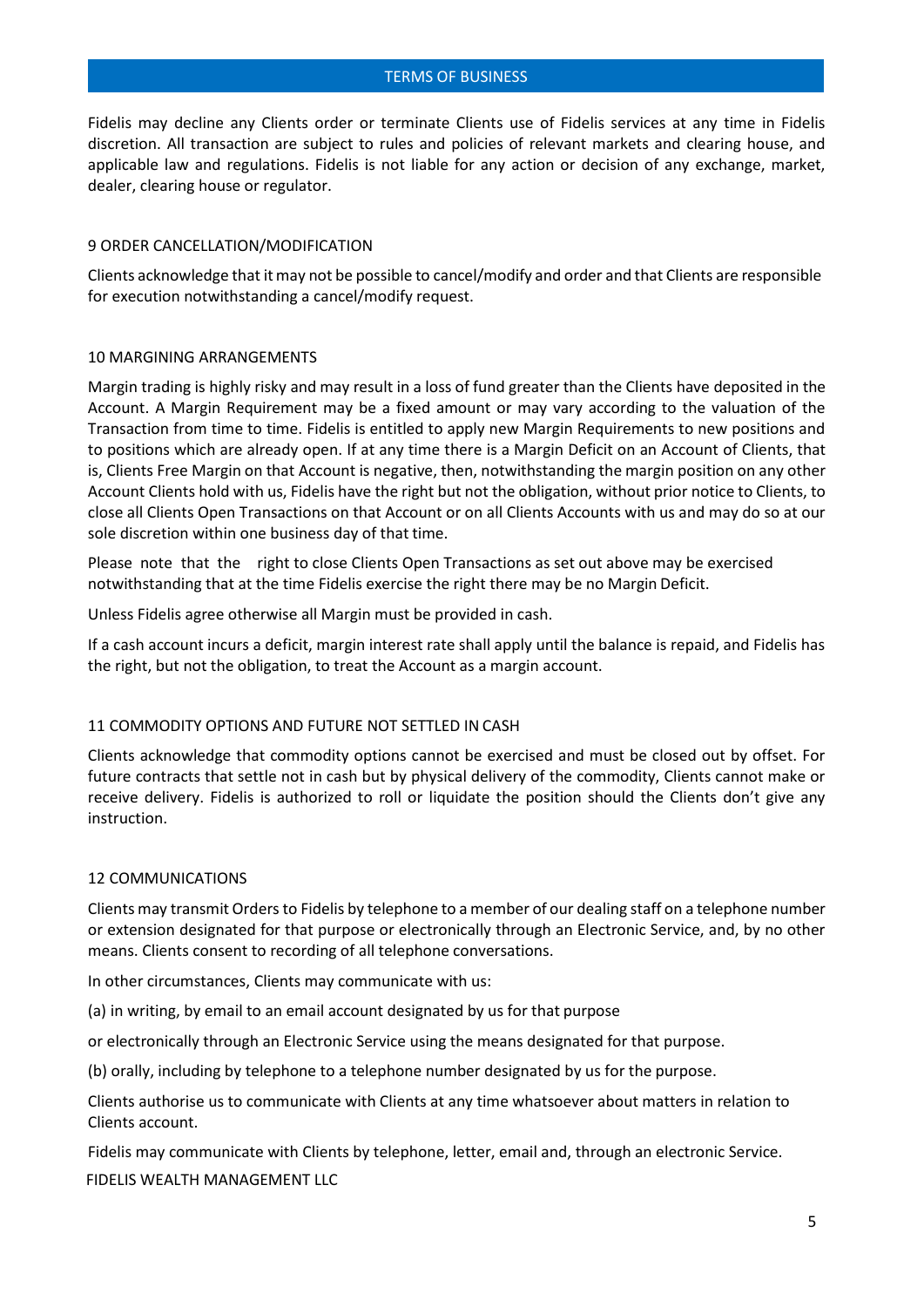Fidelis will use the address, or email address provided on Clients account opening application or, as subsequently notified by Clients to us according to the procedure established by us for such amendments. Clients agree to ensure Fidelis are promptly notified of changes.

Clients specifically agree to receiving documents and notices from us, including notices of amendments to these Terms, in electronic form, including via email and through an Electronic Service. It is Clients responsibility to inform us of any change to Clients email address, the non-receipt of a confirmation, or whether any confirmations are incorrect before settlement.

Communications made by us shall be deemed to have been delivered to Clients:

if sent by post, one business day after posting;

if delivered by hand, immediately on being left at Clients address;

if sent by fax or text message, as soon as transmitted; if emailed, one hour from our transmitting the email.

Clients agree that Fidelis may record any telephone conversations between Clients and us. Any recordings shall be and will remain solely our property and will be accepted by Clients as conclusive evidence of the Order or conversations so recorded.

Clients agree that the Company may deliver copies of or transcripts of such recordings to any court, regulatory or government authority.

#### 12b CONSENT TO ACCEPT ELECTRONIC RECORDS AND COMMUNICATIONS

Fidelis provides electronic trade confirmations, account statement and other Clients records and communications in electronic form. By accepting these terms Clients consent to the receipt of electronic Records and Communications: such consent will apply on an ongoing basis. Clients may deny this consent at any time by providing written notice.

# 13 DATA PROTECTION AND CONFIDENTIALITY OF CLIENTS INFORMATION

Subject to the following Fidelis will treat all information Fidelis hold about Clients as private and confidential, even when Clients are no longer a client. Clients agree, however, that Fidelis and other companies in the group may:

(a) use Clients information to administer and operate Clients account and monitor and analyse its conduct, provide services to Clients, assess any credit limit or other credit decision (and the interest rate, fees and other charges to be applied to Clients account) and enable us to carry out statistical and other analysis;

(b) disclose Clients information to other companies in the group; those who provide services to Fidelis or act as Fidelis agents; anyone to whom Fidelistransfer or propose to transfer any of its rights or duties under these Terms; credit reference agencies or other organisationsthat help us and others make credit decisions and reduce the incidence of fraud or in the course of carrying out identity, fraud prevention or credit control checks; where Fidelis is required to do so by Applicable Laws and Regulations, there is a public duty to disclose or our interests require disclosure; at Clients request; or with Clients consent (and in the case of a joint account, Fidelis may disclose to any of Clients information obtained by from any of Clients in relation to the account);

(c) transfer Clients information to the relevant stock exchange, clearing house or regulator.

(d) transfer Clients information to any country, including countries outside the European Economic Area which may not have strong data protection laws, for any of the purposes described in this clause.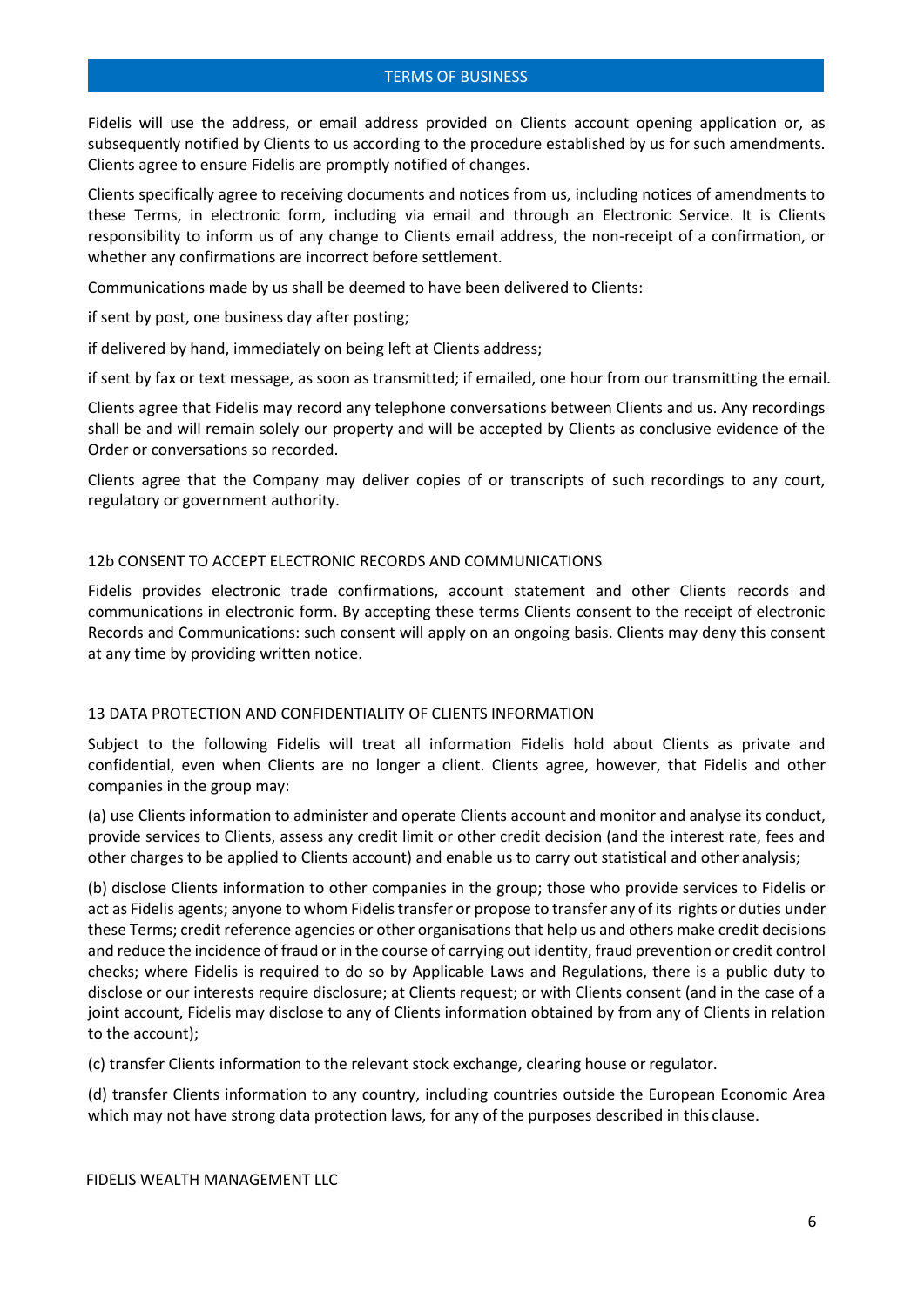#### 14 BASE CURRENCY

The Base Currency for Clients Account will be one of the UK pound, US dollar or the EU euro as agreed in writing between Clients and Fidelis .

#### 15 CLIENTS QUALIFICATION

Clients warrant that the information provided in his/her or its application is true and complete and they will promptly notify Fidelis of any information changes.

#### *Natural Person:*

Clients warrant that they are over 28, they are no under legal incapacity and have sufficient knowledge and experience to understand the nature and the risks of the products to be traded.

#### *Organization:*

Clients and their authorized representatives warrant that client:

- I. Is authorized under its governing documents and in the jurisdictions in which it is organized and/or regulated to enter in this Terms of Business and trade.
- II. In under no legal incapacity and
- III. The persons identified to enter the orders have proper authority and have sufficient knowledge and experience to understand the nature and the risks of the products to be traded.

#### 16 SAFEKEEPING OF SECURITIES AND CLIENTS FUNDS

Fidelis may agree to safeguard and administer Clients investments (which constitutes actual safeguarding and administering of assets belonging to them, as well as arranging for another person to do so), including settlement of transactions relating to Clients assets, dealing with income arising therefrom and carrying out corporate actions. Fidelis will provide these Services to Clients only if Fidelis has specifically agreed to do so in writing. Fidelis shall open and maintain on its books and records one or more cash and securities accounts in Clients name, to which in the case of cash accounts, there shall be credited all cash paid or deemed or treated as paid to you and debited all cash paid or deemed or treated as paid byou pursuant to these Terms and all Transactions relating thereto and such other payments agreed from time to time; and in the case of securities accounts, there shall be debited all securities and other similar property (including evidence of, title to, and all rights in respect of, securities or other similar property) delivered or deemed or treated as delivered to Clients and credited all securities and other similar property (including evidence of, title to, and all rights in respect of, securities or other similar property) delivered or deemed or treated as delivered by Clients pursuant to these Terms and all Transactions relating thereto. Clients understand and acknowledge that any cash (**Cash**) or securities or other similar property (including evidence of, title to, and all rights in respect of, securities or other similar property) (**Securities**) which are held or received by Fidelis for them pursuant to this Schedule, shall be held by Fidelis **as Client funds or Client securities (Custody Assets) in accordance with the Georgian Law.**

Fidelis may agree to safeguard and administer Clients investments (which constitutes actual safeguarding and administering of assets belonging to them, as well as arranging for another person to do so), including he clients' resources shall be managed only in compliance with the agreement signed with the client and/or the clients' instructions and they shall not be used for financing operations or/and other activities of the brokerage company or other third body.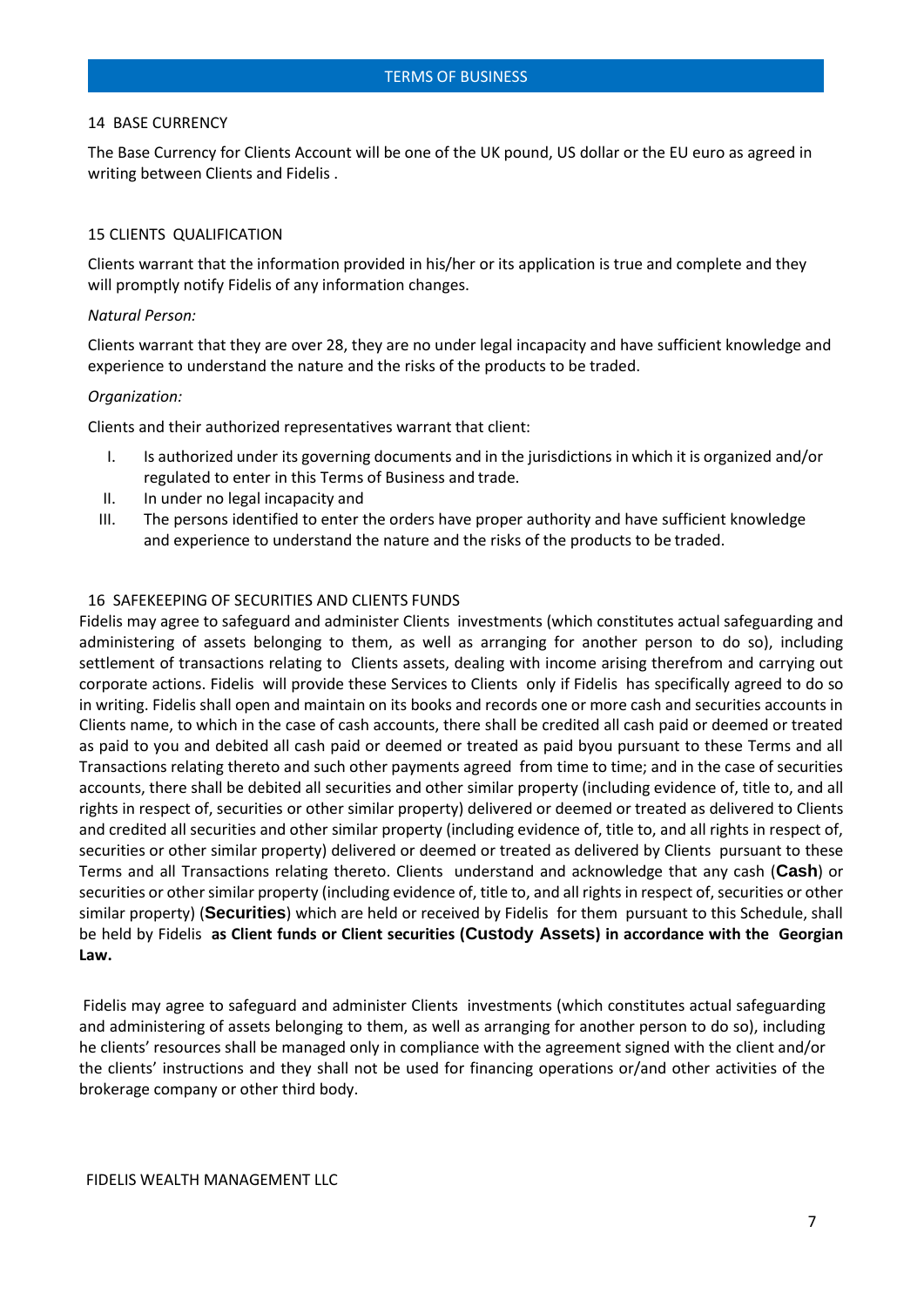Excluding cases where the parties have signed a due agreement or there is a client's instruction for use of financial instruments under the corresponding conditions determined, Fidelis will not use a client's own financial instruments for its own goals or objectives of any other body.

# 17 INTEREST

Fidelis will not pay interest to Clients on any money held on Clients behalf.

#### 18 COSTS AND CHARGES

Clients shall pay our charges as notified to Clients from time to time, any taxes imposed by any competent authority on any account opened or Transaction effected by or cleared for Clients;

- I. any fees or other charges imposed by a Market or any clearing organisation;
- II. interest on any amount due to Fidelis;
- III. and any other value added or other applicable taxes of any of the foregoing, including any withholding tax. Fidelis will notify Clients of current charges.

Any alteration to charges will be notified to Clients before the time of the change.

In addition to the costs set out above, additional costs may be payable by Clients by virtue of the fact that these Terms and Transactions under it may be entered into via email or telephone or other distance means.

All amounts due to Fidelis under these Terms are due immediately on our demand.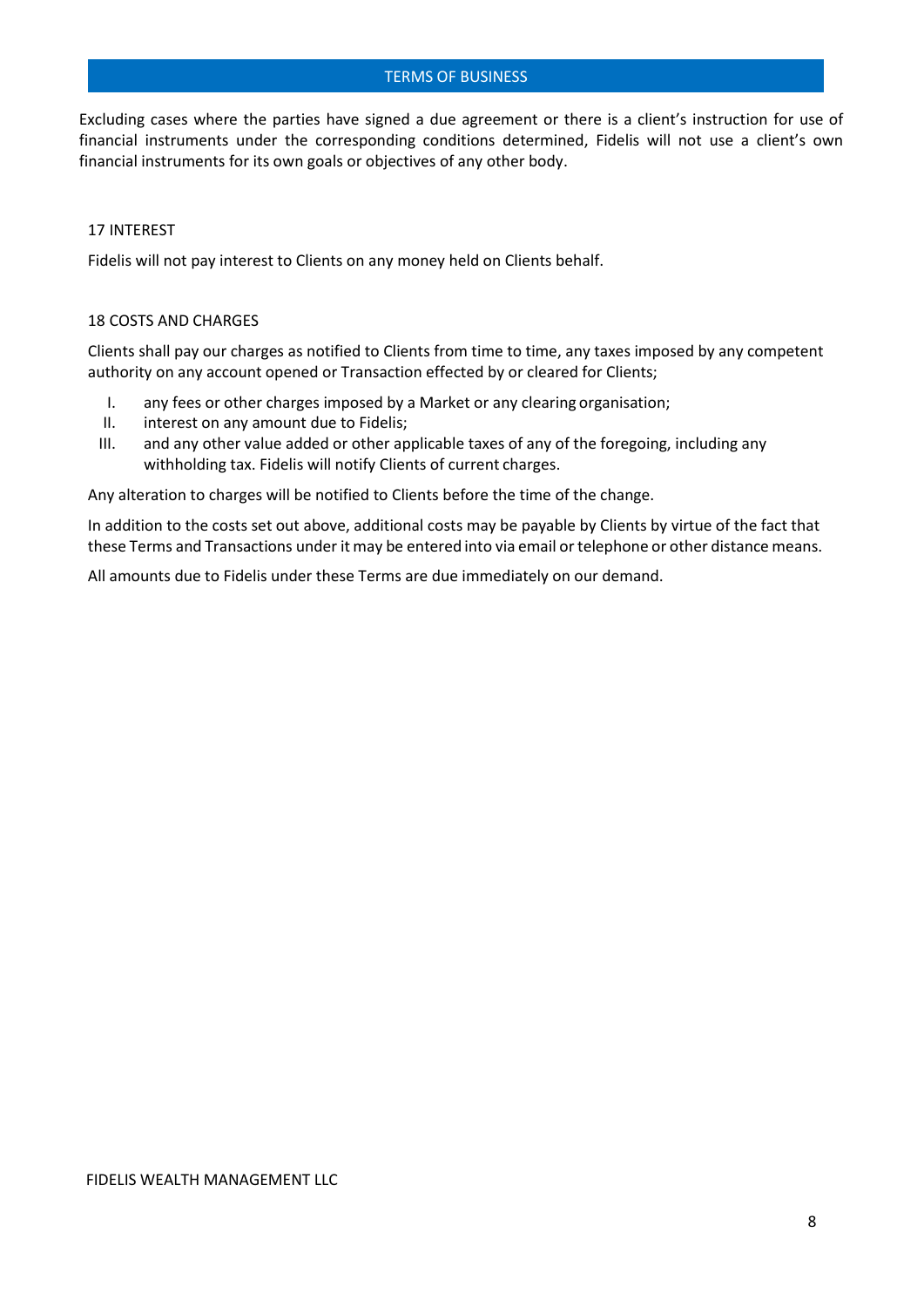Fidelis are entitled to deduct or withhold from any payment made under the Terms or credited to Clients Account, any tax required by law to be deducted or withheld from any such payment or credit. Clients should be aware of the possibility that other taxes or costs may exist that are not paid through or imposed by us. Client tax treatment may differ according to Clients personal circumstances and the tax legislation in Clients jurisdiction (which may change).

#### 19 PAYMENTS AND WITHDRAWALS

Clients are responsible for making payments to us which are required, from time to time, under these Terms or as required by Applicable Laws and Regulations, including any payments required:

(a) to keep the Account Value above the sum of the Margin requirements on Clients Open Positions;

(b) to clear any negative Account Value;

(c) to satisfy any debts to Fidelis , including in respect of Financing Costs;

Fidelis may reject any payment that is not made in accordance with these Terms and with Applicable Laws and Regulations.

Payments will be accepted from Clients only where they are in respect of a bank account held in Clients name, and the payment has originated from Clients. If there is any inconsistency between Clients name (as supplied to us by Clients) and the name on the source account from which the payment originates, the payment may be rejected and returned to the source account.

In any case, payments will only be deemed to have been received by Fidelis once the money has been received as cleared funds.

Clients are responsible for any costs incurred in the process of making any payment to Clients Account (e.g. transaction costs). If Clients make a payment by debit card or credit card or withdraw funds from Clients Account, Fidelis may charge an administration fee to process Clients payment.

# 20 RIGHT OF DEDUCTION

Fidelis may deduct, from any of Clients money, any money due to Fidelis under these Terms, or required to be deducted by Applicable Laws and Regulations (including for tax purposes).

# 21 ACCOUNT OPERATION: SECURITY AND ACCOUNT AUTHENTICATION

It is Clients responsibility to keep all information that Clients hold relating to Clients Account, including any and all sign in details, passwords and security answers, and emails and letters that Fidelis send to Clients, confidential at all times.

#### 22 MARKET OR REGULATORY ACTION

If a Market (or intermediate broker or agent, acting at the direction of, or as a result of action taken by, a Market) or regulatory body takes any action which affects a Transaction, then Fidelis may take any action which Fidelis, in our reasonable discretion, consider desirable to correspond with such action or to mitigate any loss or potential loss Fidelis may incur as a result of such action. Any such action shall be binding on Clients. If a Market or regulatory body makes an enquiry in respect of any of Clients Transactions, Clients agree to co-operate with us and to promptly supply information requested in connection with the enquiry.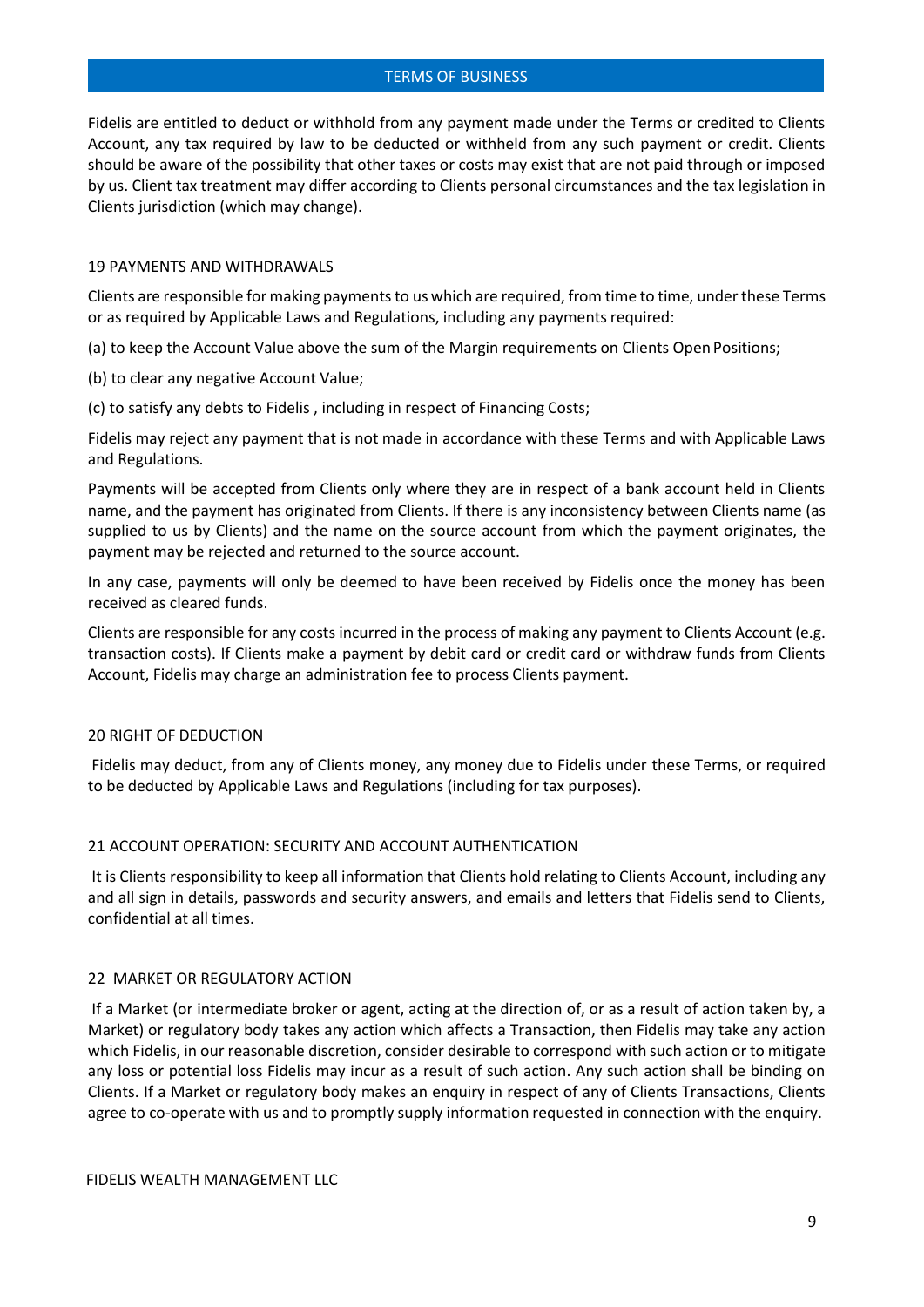#### 23 ERRORS

Except in the case of fraudulent activity carried on, without Clients knowledge, by a person other than Clients, Fidelis do not accept responsibility for any loss or damage suffered by Clients as a result of Clients use of money placed in or credited to Clients Account error by or on our behalf.

#### 24 RULES AND LAW

All transactions under these Terms of Business shall be subject to the constitution rules, regulation, customs, usage, ru;ling and interpretations in force of international markets.

# 25 FORCE MAJEURE

A Force Majeure Event is an emergency or exceptional event outside our control which makes it impracticable for us to comply with the Agreement.

If Fidelis reasonably conclude that there is or has been a Force Majeure Event then Fidelis may cease, suspend or restrict the provision of our services or any part of them or change the terms of any Transaction.

#### 26 DEATH OF CUSTOMER

Fidelis will inform the executors of the value of the account at the date of death and provide other requested information to the extent compatible with our other obligations. Fidelis are unable to accept instructions following the death of a Customer until Fidelis are in receipt of a sealed copy of grant of probate In the event of death of one party of a joint account please inform usimmediately.

# 27 EVENTS OF DEFAULT

An Event of Default arises in the event, but not limited to, of the following arising or reasonable belief of their arising:

a) Clients fail to make any payment when due under any provision of these Terms, or, to make or take delivery of any property when due under these Terms, or, to observe or perform any other provision of these Terms, or, otherwise, fail to perform an obligation due to Fidelis;

(b) Clients commence a voluntary case or other procedure seeking or proposing liquidation, reorganisation, an arrangement or composition, a freeze or moratorium, or other similar relief with respect to Clients or Clients debts under any bankruptcy, insolvency, regulatory, supervisory or similar law (including any corporate or other law with potential application to Clients, if insolvent),

(c) an involuntary case or other procedure is commenced against Clients seeking or proposing liquidation, reorganisation, an arrangement or composition, a freeze or moratorium, or other similar relief with respect to Clients or Clients debts under any bankruptcy, insolvency, regulatory, supervisory or similar law (including any corporate or other law with potential application to Clients, if insolvent)

(d) Clients die, become of unsound mind, are unable to pay Clients debt sas they fall due or are bankrupt or insolvent, as defined under any bankruptcy or insolvency law applicable to Clients;

(f) Clients are dissolved, or, if Clients capacity or existence is dependent upon a record in a formal register, the registration is removed or ends, or any procedure is commenced seeking or proposing Clients dissolution, removal from such a register, or the ending of such a registration;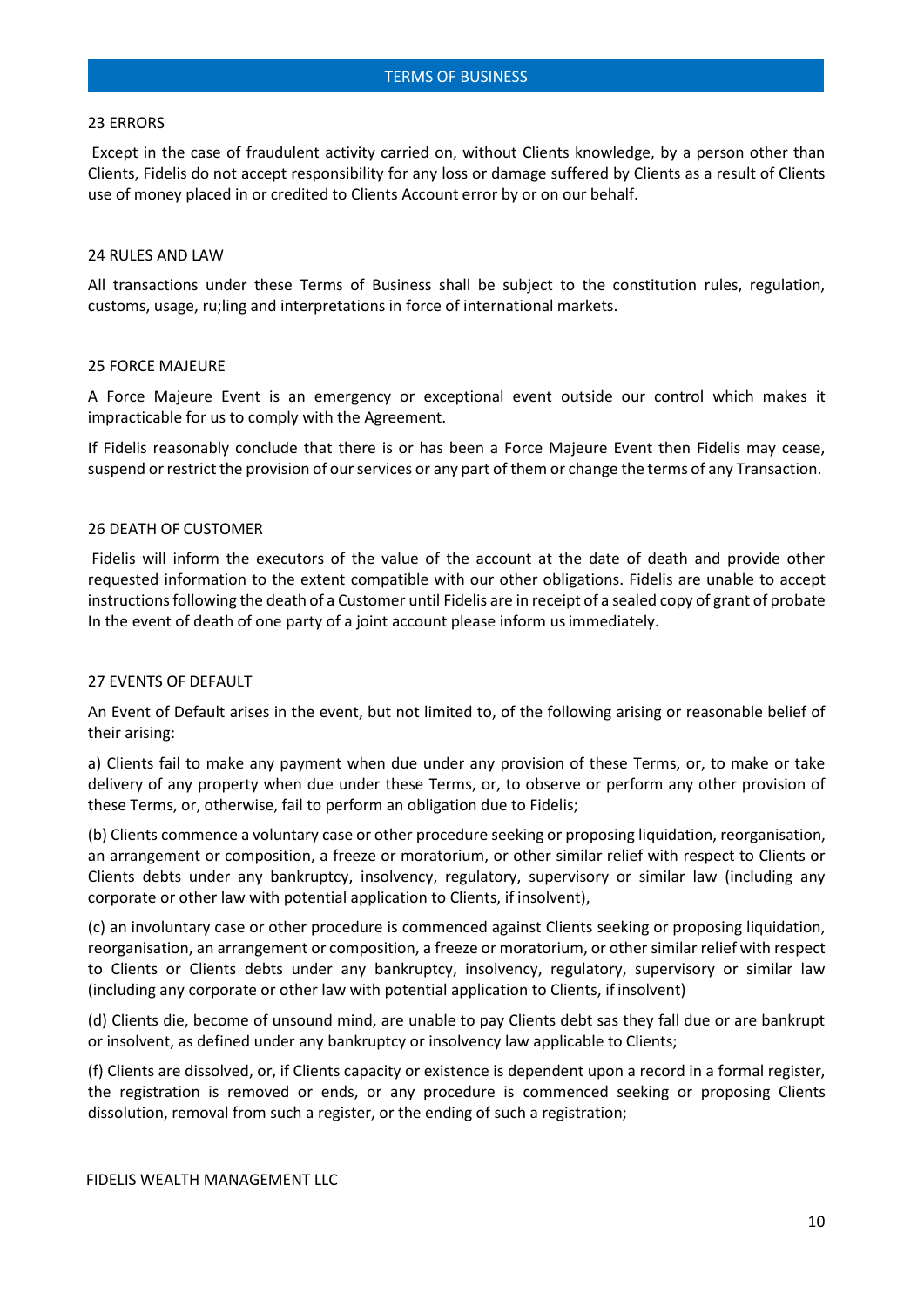(i) where Fidelis consider it necessary or desirable to prevent what Fidelis consider is or might be a violation of any Applicable Laws and Regulations or good standard of market practice;

(j) where Fidelis consider it necessary or desirable for the protection of ourselves or all and any of our clients;

#### 28 RIGHTS ON DEFAULT

On an Event of Default or Potential Event of Default arising and at any time thereafter, in addition to any other rights Fidelis may have under these Terms or otherwise Fidelis shall be entitled at any time without prior notice to Clients:

(a) to close out or part-close any and all of Clients Transactions, or, buy, sell, borrow or lend or enter into any other Transaction or take, or refrain from taking, such other action at such time or times and in such manner as, at our sole discretion, Fidelis consider necessary or appropriate to cover, reduce or eliminate our loss, liability or risk under or in respect of any of Clients contracts, positions or commitments; and/or

(b) to close any or all of Clients Accounts with us and/or refuse to enter into further Transactions with Clients; and/or

(c) instead of returning to Clients investments equivalent to those credited to Clients account, to pay to Clients the fair market value of such investments at the time Fidelis exercise such right, and/or

(d) to sell such of Clients investments as are in our possession or in the possession of any nominee or third party appointed under or pursuant to these Terms, in each case as Fidelis may in our absolute discretion select or and upon such terms as Fidelis may

in our absolute discretion think fit (without being responsible for any loss or diminution in price) in order to realise funds sufficient to cover any amount due by Clients hereunder; and/or

(e) to hold or retain any property of Clients including money for a period of 10 business days or such longer period as Fidelis reasonably believe expedient; during such time Fidelis may carry out enquiries into the nature and circumstances of the Event of Default or Potential Event of Default, and shall not be bound to explain to Clients the nature of the Event of Default or Potential Event of Default.

#### 29 TERMINATION WITHOUT DEFAULT

Unless required by Applicable Laws and Regulations, either party may terminate these Terms by giving written notice of termination to the other.

In the event of Termination Fidelis shall close all Clients Transactions and all amounts payable by Clients to us will become immediately due and payable including (but without limitation):

(a) all outstanding fees, charges and commissions; and

(b) any dealing expenses incurred by terminating these Terms; and

(c) any losses and expenses realised in closing out any Transactions or settling or concluding outstanding obligations incurred by us on Clients behalf.

Termination shall not affect then outstanding rights and obligations (nor, in particular, the application of the Default, Exclusions and Limitation of Liability, Indemnity and Governing Law Clauses) and Transactions which shall continue to be governed by these Terms and the particular clauses agreed between us in relation to such Transactions until all obligations have been fully performed.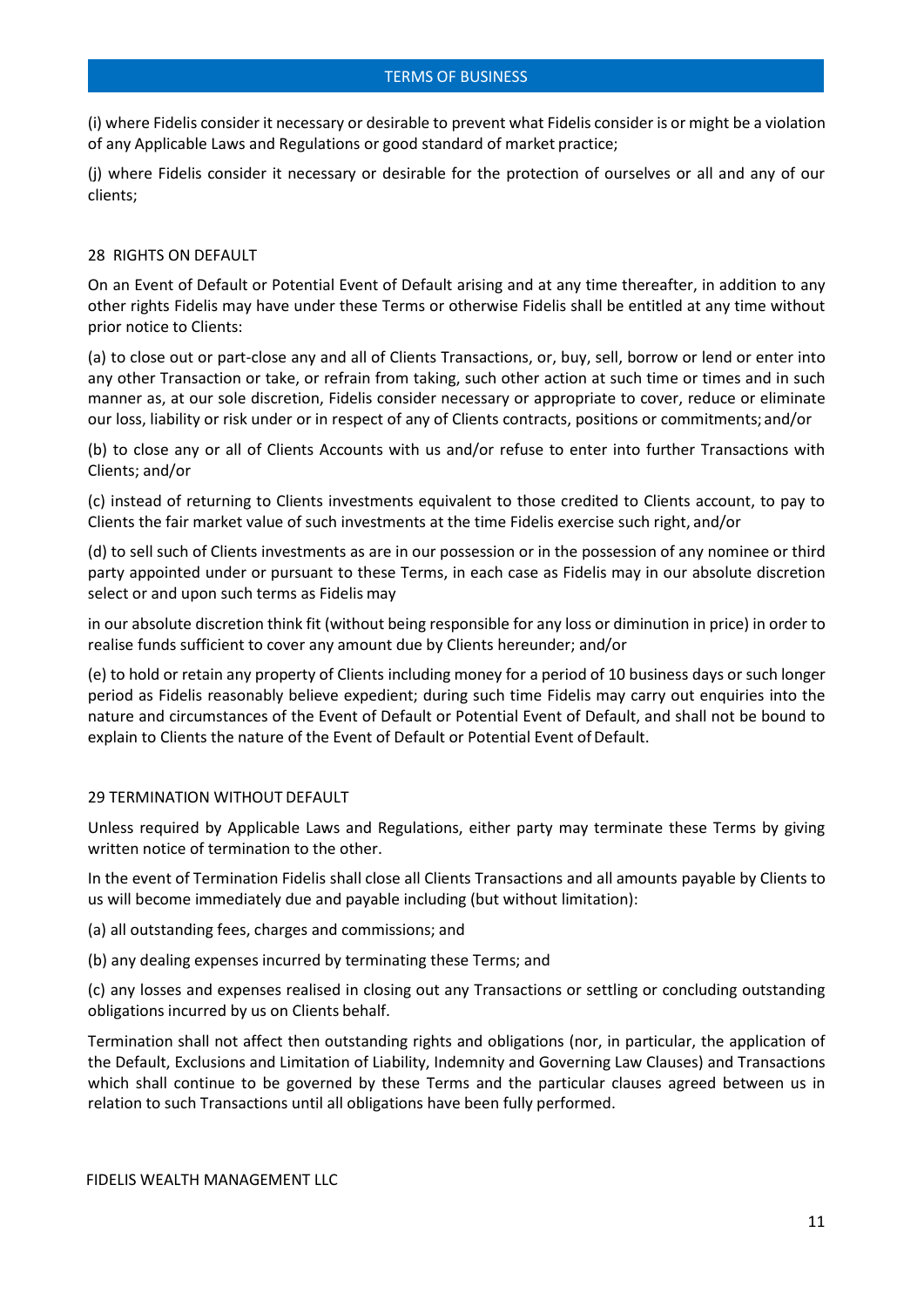#### 30 EXCLUSIONS AND LIMITATIONS OF LIABILITY

Without limitation, Fidelis do not accept any liability by reason of any delay or change in market conditions before any particular Transaction is effected.

Without limitation, Fidelis do not accept liability for any adverse tax implications of any Transaction whatsoever.

Neither Fidelis nor its Employees shall be liable for any losses, damages, costs or expenses, whether arising out of negligence, breach of contract, misrepresentation or otherwise, incurred orsuffered by Clients under or in connection with these Terms (including any Transaction or where Fidelis have declined to enter into a proposed Transaction) unless such loss is a reasonably foreseeable consequence or arises directly from Fidelis or its respective gross negligence, wilful default or fraud. In no circumstance, shall Fidelis have liability for losses suffered by Clients or any third party for any special or consequential damage, loss of profits, loss of goodwill or loss of business opportunity arising under or in connection with these Terms nor for non-financial

damage (such as emotional distress), in each case whether arising out of negligence, breach of contract, misrepresentation or otherwise. Nothing in these Terms will limit our liability for death or personal injury resulting from our negligence.

Fidelis shall not be liable to Clients if for any reason Clients have received less profit than Clients hoped for or have incurred a loss as a result of uncompleted action which Clients intended to complete.

Fidelis shall not be liable to Clients for any partial or non-performance of our obligations hereunder by reason of any cause beyond our reasonable control, including without limitation any breakdown, delay, malfunction or failure of transmission, communication or computer facilities, industrial action, act of terrorism, acts and regulations of any governmental or supra-national bodies or authorities or the failure by the relevant intermediate broker or agent, counterparty, agent or principal, custodian, sub-custodian, dealer, Market, clearing house or regulatory or self-regulatory organisation, for any reason, to perform its obligations. Nothing in these Terms will exclude or restrict any duty or liability Fidelis may have to Clients under Applicable Laws and Regulations which may not be excluded or restricted thereunder.

#### 31 INDEMNITY

Clients shall pay to us such sums as Fidelis may from time to time require in or towards satisfaction of any debit balance on any of Clients Accounts on a full indemnity basis, any losses, liabilities, costs or expenses (including legal fees), taxes, imposts and levies which Fidelis may incur or be subjected to with respect to any of Clients Accounts or any Transaction or any matching Transaction on a Market or with an intermediate broker or counterparty or as a result of anymisrepresentation by Clients or any violation by Clients of Clients obligations under these Terms (including any Transaction) or by the enforcement of Fidelisrights.

#### 32 THIRD PARTY RIGHTS AND ASSIGNMENT

These Terms shall be for the benefit of and binding upon both parties and our respective successors and assigns. Clients shall not assign, charge or otherwise transfer or purport to assign, charge or otherwise transfer Clients rights or obligations under these Terms or any interest in these Terms, without Fidelis prior written consent, and any purported assignment, charge or transfer in violation of this clause shall bevoid.

33 ENTIRE AGREEMENT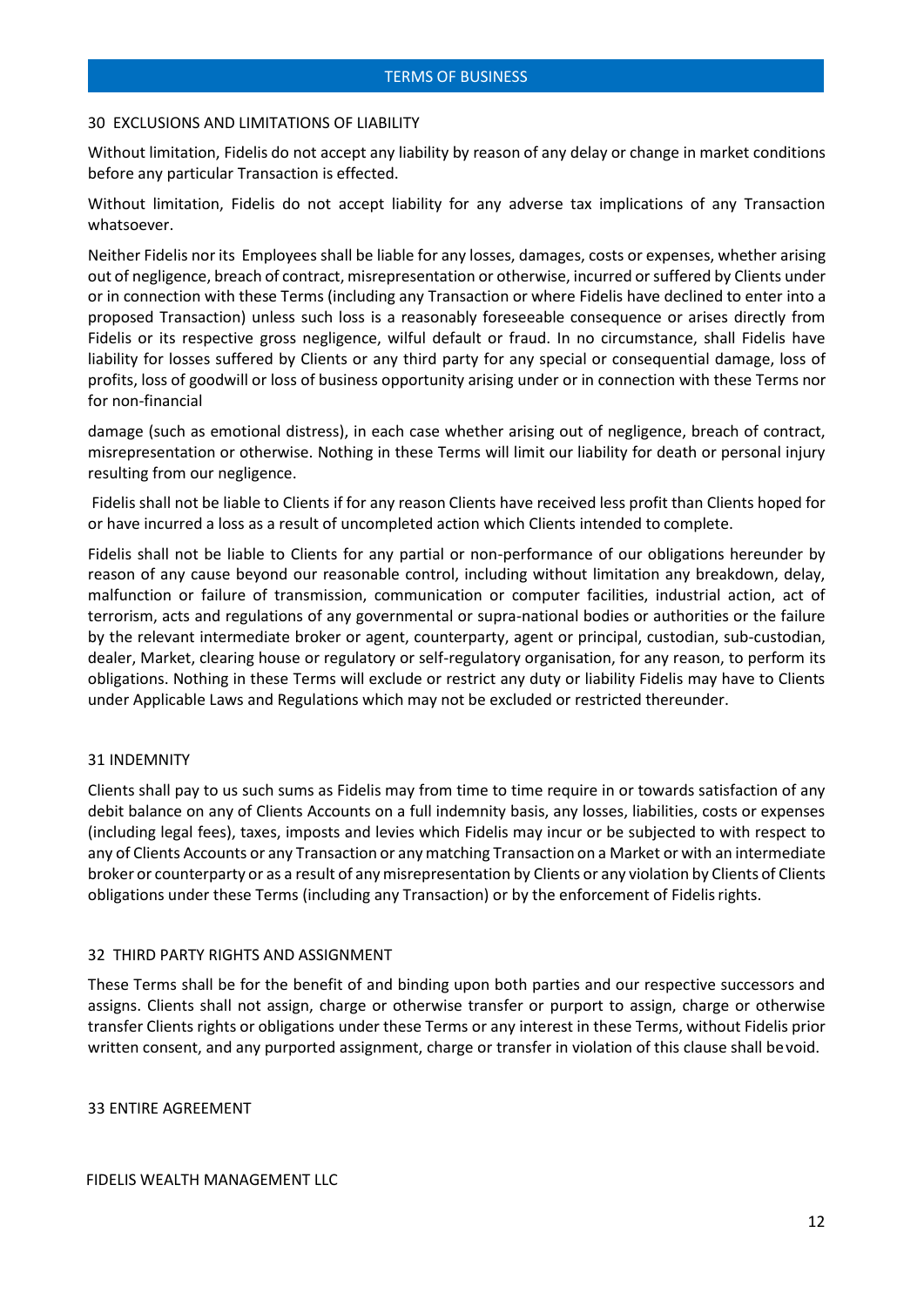Clients acknowledge that Clients have not relied on or been induced to enter into these Terms by a representation other than those expressly set out in these Terms. Fidelis will not be liable to Clients for a representation that is not set out in these Terms and that is not fraudulent.

#### 34 GOVERNING LAW AND JURISDICTION

A Transaction which is subject to the Rules of a Market shall be governed by the law applicable to it under those Rules.

These Terms shall be governed by and construed in accordance with the Georgian law.

The law applicable to the relationship between the parties prior to the conclusion of these Terms is the Georgian law.

Fidelis and Clients agree that the courts of Georgia shall have jurisdiction to settle any suit, action or other proceedings relating to these Terms ("Proceedings") and irrevocably submits to the jurisdiction of such courts.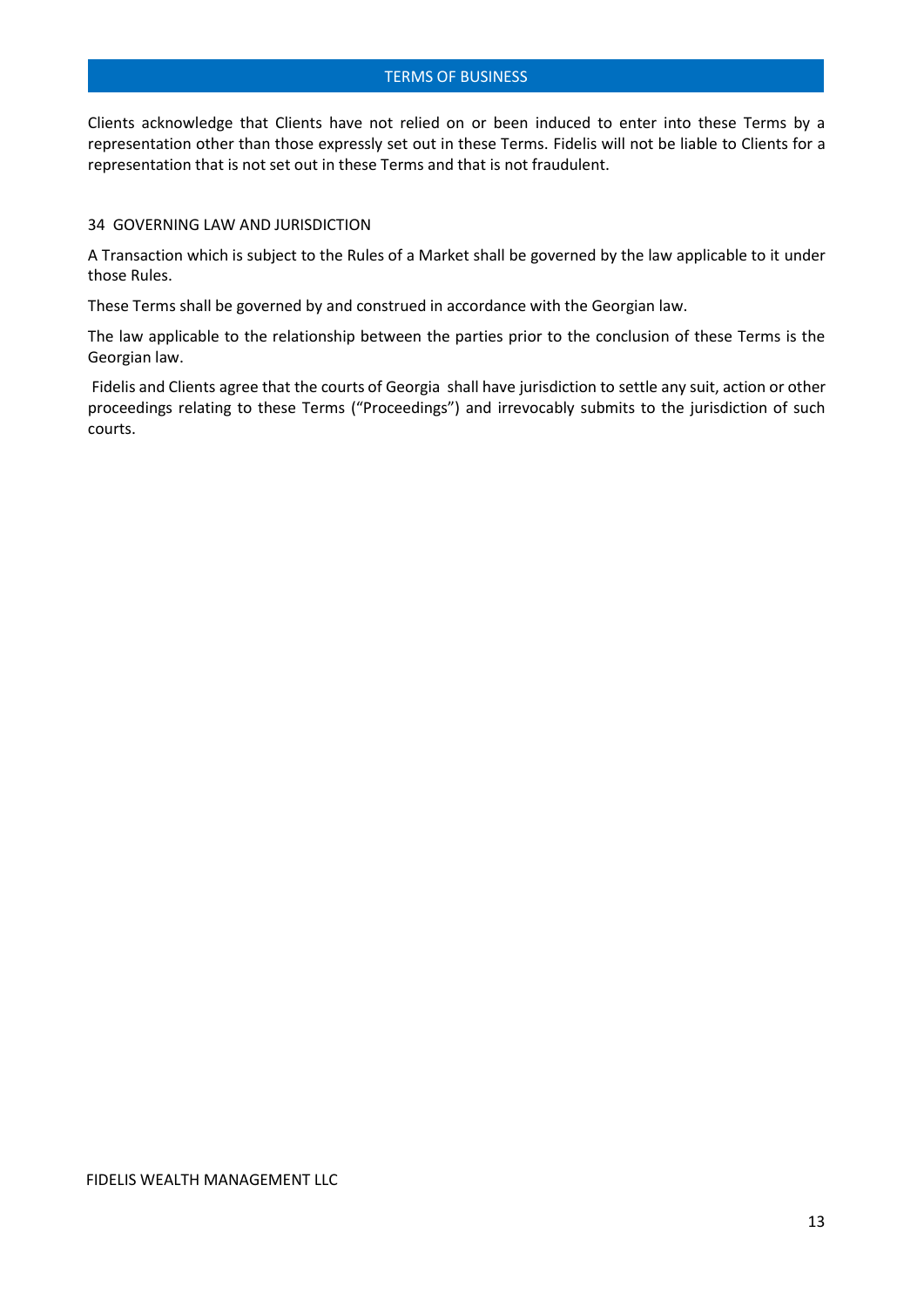#### SCHEDULE A

#### GLOSSARY AND INTERPRETATION OF TERMS

#### **Abnormal Market Conditions**

Circumstances during normal trading hours in which it is not possible to provide a firm price, for example, because few or no primary price providers are providing quotes, or, prices would be inverted (with the bid higher than the ask), or, there are pricing anomalies

#### **Account**

An account of Clients opened with us.

#### **Applicable Laws and Regulations**

The Georgian Law on Security Markets , the rules of any relevant Market and all other applicable laws, rules and regulations as in force from time to time.

#### **Base Currency**

The currency in which Fidelis hold Clients account balance and into which Fidelis convert all remittances from Clients to us and into which Fidelis convert the outcome of all transactions for Clients.

#### **Business Day**

A day which is not a Saturday or Sunday and upon which banks are open for business in London. Business

#### **Electronic Service**

Any electronic means Fidelis provide to Clients or to which Fidelis facilitate Clients access for the purpose of giving instructions to us or making

# **Financing Costs**

A charge Fidelis make to Clients when a position is held open from one day to another.

#### **Leveraged Instrument**

An Instrument under the terms of which Clients may be liable to make further payments (other than charges, and whether or not secured by margin) when the transaction falls to be completed or upon the earlier closing out of the position.

#### **Margin, Margin Requirement**

An amount of money or other collateral Clients are required to have paid to us as a security payment as a condition of entering into or continuing to hold open a Transaction with us.

#### **Market**

A regulated market, multilateral trading, organised trading facility or similar venue.

#### **Open Position**

Clients position or exposure under any Transaction which has not been completed and settled.

#### **Order**

An offer submitted by Clients by telephone or through an Electronic Service to enter into a transaction with Fidelis.

FIDELIS WEALTH MANAGEMENT LLC Terms